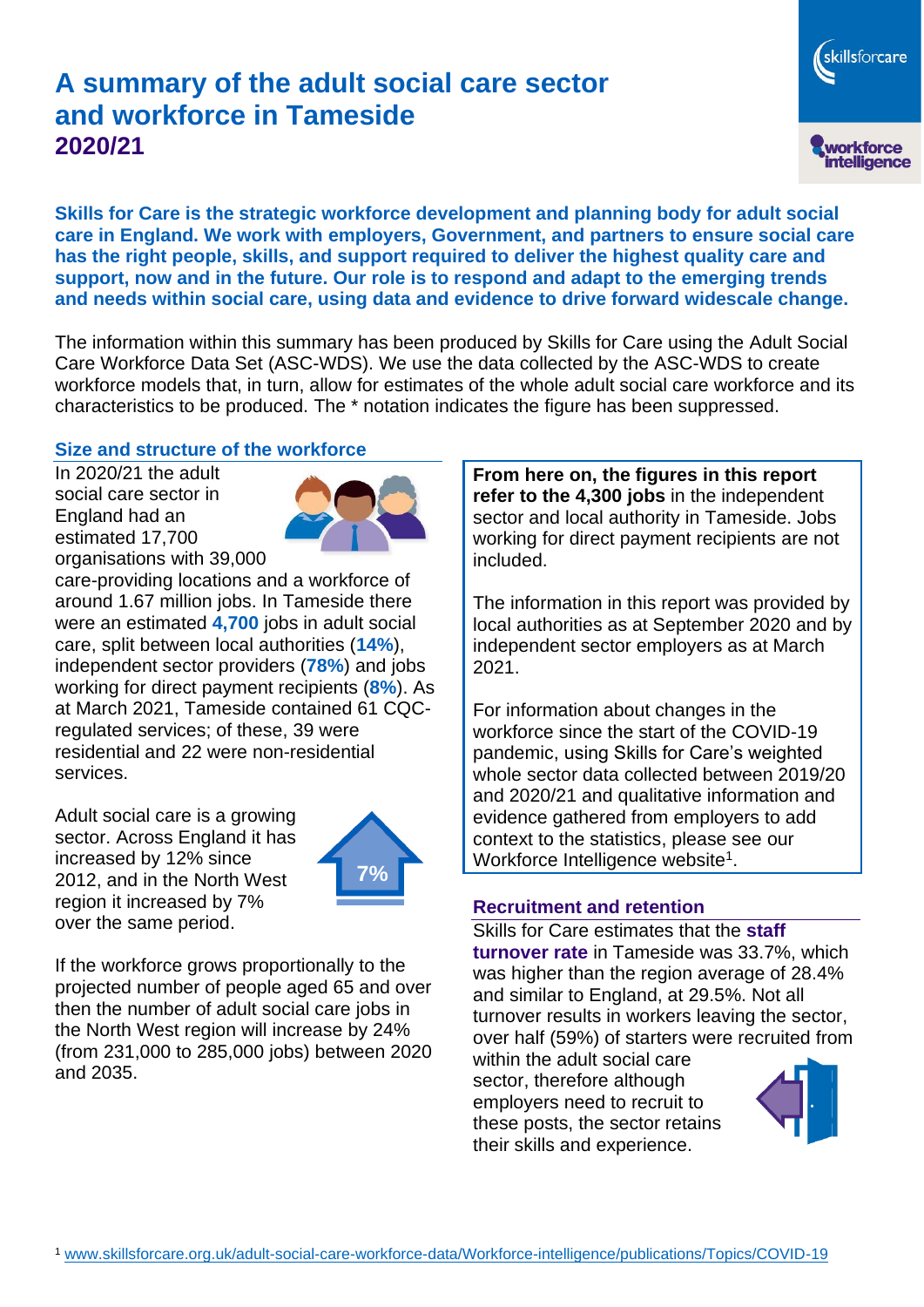Adult social care has an experienced 'core' of workers. Workers in Tameside had on average **9.4 years of experience in the sector** and 87% of the workforce had been working in the sector for at least three years.

Using both workforce intelligence evidence and our links with employers and stakeholders across England, we know that recruitment and retention is one of the largest issues faced by employers. We have many resources and tools available to help, for example the 'Values-based recruitment and retention toolkit'<sup>2</sup> and 'Seeing potential: widen your talent pool'. <sup>3</sup> For more information please visit: [www.skillsforcare.org.uk/recruitment-retention](http://www.skillsforcare.org.uk/recruitment-retention)

## **Employment information**

We estimate Tameside had **4,300** adult social care jobs employed in the local authority and independent sectors. These included 275 managerial roles, 175 regulated professionals, 3,000 direct care (including 2,600 care workers), and 850 othernon-care proving roles.

The average number of **sickness days** taken in the last year in Tameside was 8.7, (10.9 in North West and 9.5 across England). With an estimated directly employed workforce of 4,100, this would mean employers in Tameside lost approximately **36,000 days to sickness in 2020/21**. In England levels of staff sickness have nearly doubled over the course of the pandemic between 2019/20 and 2020/21, in total around 6 million extra days were lost to sickness than in the year before.

Around one quarter (26%) of the workforce in Tameside were on zero-hours contracts. Around a half (55%) of the workforce usually worked full-time hours and 45% were parttime.

# **Chart 1. Proportion of workers on zero hours contracts by area**

| England    |  |
|------------|--|
| North West |  |
| Tameside   |  |



# **Workforce demographics**

The majority (85%) of the workforce in Tameside were female, and the average age was 44.3 years old. Workers aged



24 and under made up 8% of the workforce and workers aged over 55 represented 28%. Given this age profile approximately 1,200 people will be reaching retirement age in the next 10 years.

Nationality varied by region, in England 83% of the workforce identified as British, while in the North West region this was 93%. An estimated 94% of the workforce in Tameside identified as British, 2% identified as of an EU nationality and 4% a non-EU nationality, therefore there was a similar reliance on EU and non-EU workers.

# **Pay**



Table 1 shows the full-time equivalent annual or hourly pay rate of selected job roles in Tameside (area), North West (region) and England. All figures

represent the independent sector as at March 2021, except social workers which represent the local authority sector as at September 2020. At the time of analysis, the National Living Wage was £8.72.

#### **Table 1. Average pay rate of selected job roles by area**

|                                 | <b>England</b> | Region  | Area    |
|---------------------------------|----------------|---------|---------|
| Full-time equivalent annual pay |                |         |         |
| Social Worker <sup>t</sup>      | £37,100        | £35,300 | £37,100 |
| Registered nurse                | £33,600        | £32,500 | £32,400 |
| Hourly pay                      |                |         |         |
| National Living<br>Wage         | £8.72          | £8.72   | £8.72   |
| Senior care worker              | £10.00         | £9.80   | £9.69   |
| Care worker                     | £9.29          | £9.08   | £8.86   |
| Support and<br>outreach         | £9.53          | £9.20   | £9.06   |

†Local authority social workers only.

Please note that pay varies by sector, with local authority pay generally being higher than independent sector pay.

[www.skillsforcare.org.uk/vba](http://www.skillsforcare.org.uk/vba)